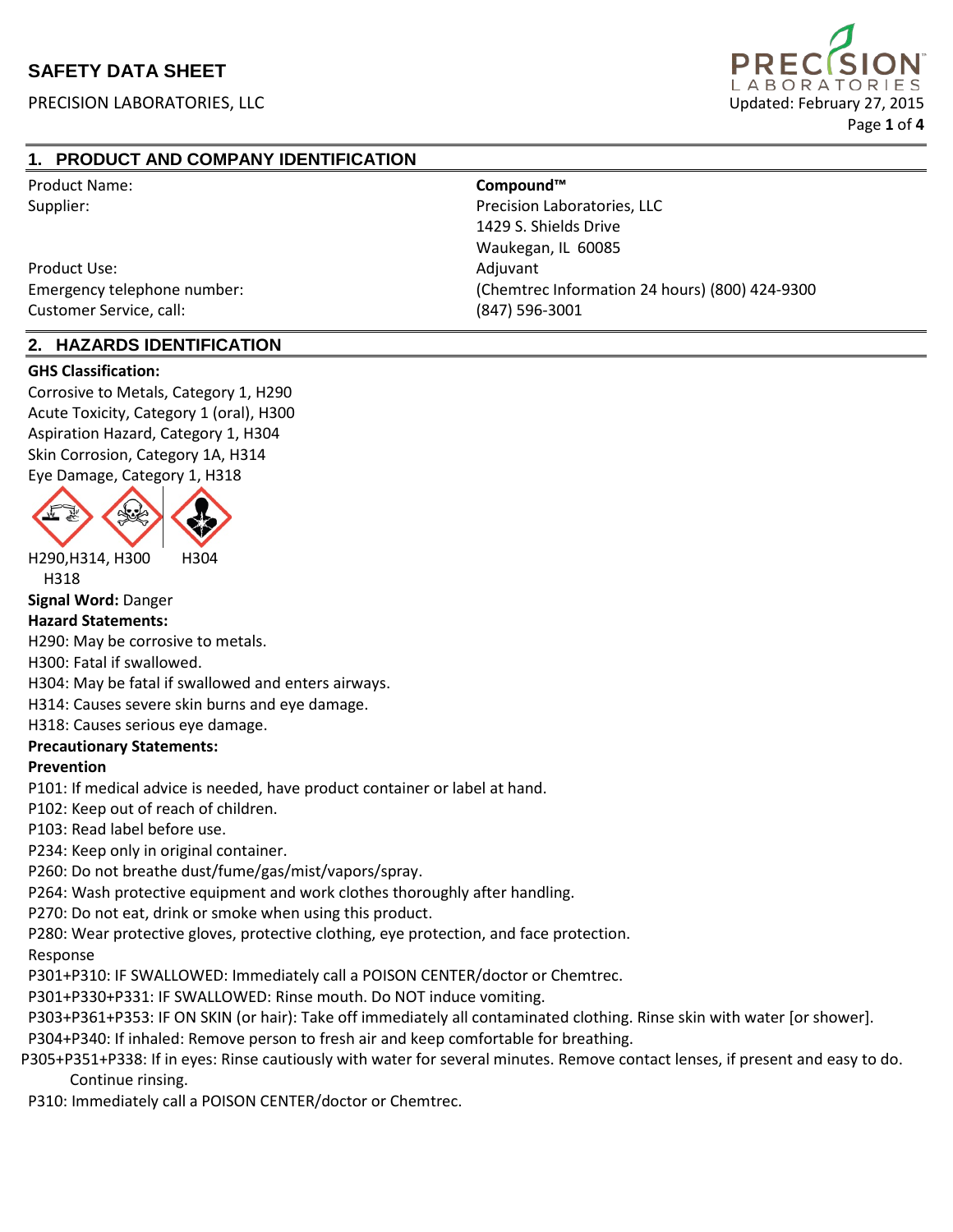# PRECISION LABORATORIES, LLC **Exercision Control Control Control Control Control Control Control Control Control Control Control Control Control Control Control Control Control Control Control Control Control Control Contro**

ABORAT Page **2** of **4**

P321: Treat Symptomatically. P330: Rinse mouth. P331: Do NOT induce vomiting. P363: Wash contaminated clothing before reuse. P390: Absorb spillage to prevent material-damage. Storage P405: Store locked up.

P406: Store in a corrosion resistant/…container with a resistant inner liner.

Disposal

P501: Dispose of contents/container to disposal plant in accordance with federal, state and local regulations.

| 3. COMPOSITION / INFORMATION ON INGREDIENTS |                   |          |                                                                    |  |
|---------------------------------------------|-------------------|----------|--------------------------------------------------------------------|--|
| Component                                   | <b>CAS Number</b> | Weight % | ACGIH TLV                                                          |  |
| Monocarbamide dihydrogen sulfate            | 21351-39-3        | 35-40%   |                                                                    |  |
| Agricultural surfactant                     | Proprietary       | 15-20%   |                                                                    |  |
| Alkoxylated fatty alcohol                   | Proprietary       | 10-15%   |                                                                    |  |
| Petroleum distillate (hydrotreated)         | 64742-55-8        | 20-30%   | 5 mg/m <sup>3</sup> as Oil Mist (TWA); 10 mg/m <sup>3</sup> (STEL) |  |

# **4. FIRST AID MEASURES**

IF SWALLOWED: Immediately call a POISON CENTER/doctor or Chemtrec. Rinse mouth. Have person sip a glass of water if able to swallow. Do NOT induce vomiting, unless told to by a poison control center or doctor. Do not give anything to an unconscious person.

IF ON SKIN (or hair): Take off immediately all contaminated clothing. Rinse skin with water or shower. Immediately call a POISON CENTER/doctor or Chemtrec. Treat Symptomatically. Wash contaminated clothing before reuse.

- IF INHALED: Remove person to fresh air and keep comfortable for breathing. Immediately call a POISON CENTER/doctor or Chemtrec.
- IF IN EYES: Rinse cautiously with water for several minutes. Remove contact lenses, if present and easy to do. Continue rinsing. Immediately call a POISON CENTER, doctor or Chemtrec.
- Note: The health hazards given on this Material Safety Data Sheet apply to this product in its concentrated form (as supplied) and may differ significantly at use dilution. The signs and symptoms of overexposure apply only to negligence in handling or misuse of the concentrated product and not to the routine exposure of the diluted product under conditions of ordinary use.

Signs and Symptoms of Overexposure: Chronic local effect may consist of destruction of the skin or of primary irritant dermatitis. Medical Conditions Aggravated by Overexposure: Pre-existing skin, eye and respiratory disorders.

## **5. FIREFIGHTING MEASURES**

Suitable Extinguishing media: Water spray (fog), dry chemical, CO2, or foam may be used where product is stored. Specific Hazards: Product is non-combustible.

PPE and Precautions: Firefighters should wear NIOSH/MSHA approved self-contained breathing apparatus and full protective clothing. Do not enter confined fire-spaces without protective clothing and self –contained air supply.

## **6. ACCIDENTAL RELEASE MEASURES**

In Case of Spill: **CORROSIVE!** Absorb spillage to prevent material-damage. Spills can create an extreme slip hazard. Stop leak if you can do it without risk. Restrict entry to spill area and dike large spills to prevent run off. Mop, pump or take up with inert absorbent and reclaim for reuse, recycle or proper disposal. Diluted material can be more corrosive than concentrate. Flush area with copious amounts of water. This product classified as an oil under Section 311 of Clean Water Act. Discharge to surface waters that cause a sheen must be reported to the National Response Center (1-800-424-8802).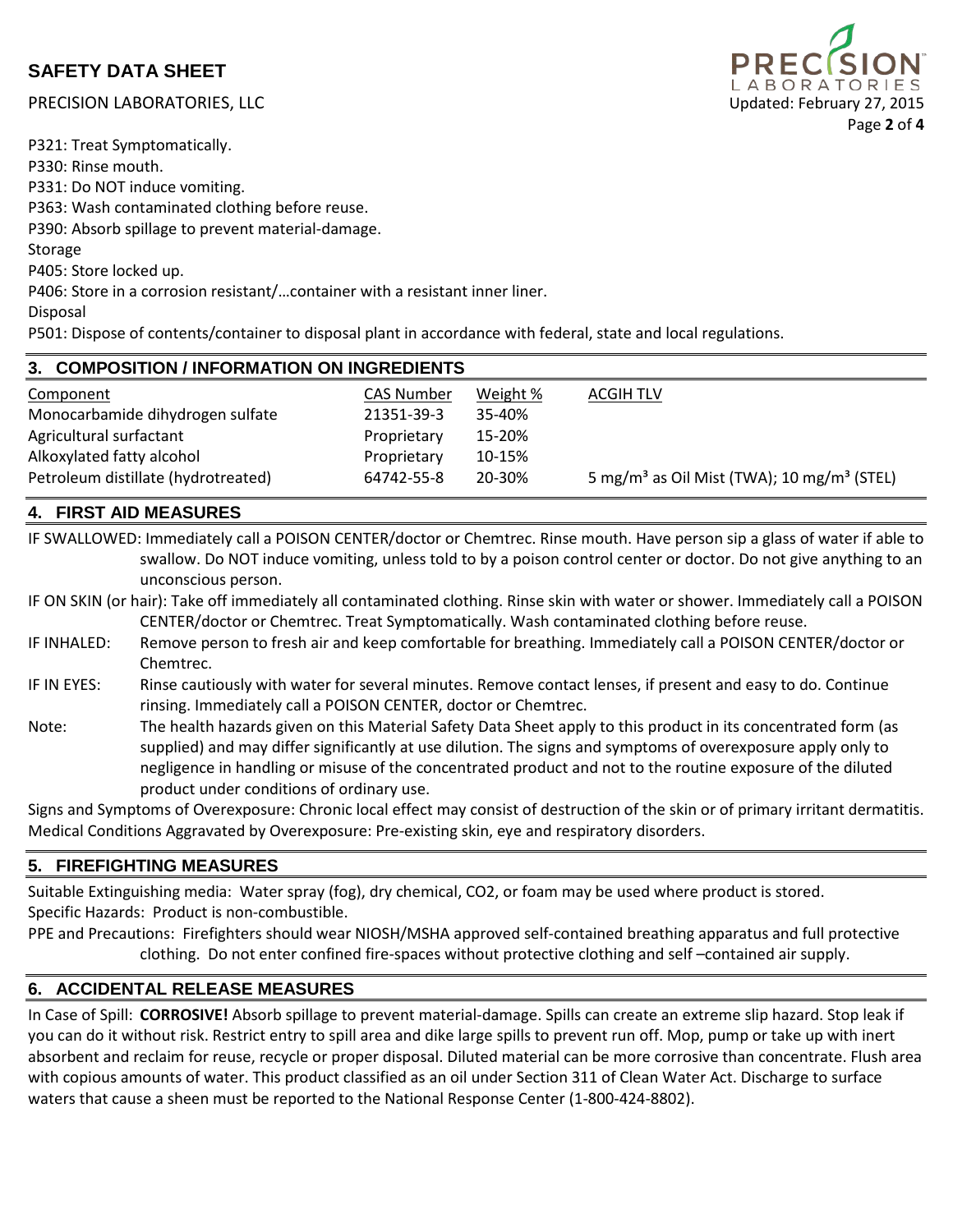### PRECISION LABORATORIES, LLC 
Updated: February 27, 2015



Disposal: Dispose of collected waste in accordance with federal, state and local regulations.

### **7. HANDLING AND STORAGE**

**WARNING: Corrosive liquid.** Store locked up. Store in a corrosion resistant container with a resistant inner liner. Handle all containers carefully. Wash thoroughly after handling. Remove contaminated clothing and launder before reuse. Store away from all oxidizers. Keep container closed when not in use.

## **8. EXPOSURE CONTROLS / PERSONAL PROTECTION**

| <b>Component Exposure Limits:</b> | N/D                                                                                                                                                                                                                                                                                                                                                                                                                             |
|-----------------------------------|---------------------------------------------------------------------------------------------------------------------------------------------------------------------------------------------------------------------------------------------------------------------------------------------------------------------------------------------------------------------------------------------------------------------------------|
| Eye/Face Protections:             | Splash-proof goggles and face shield. Contact lenses should not be worn when working with<br>chemicals.                                                                                                                                                                                                                                                                                                                         |
| Skin Protection:                  | Long-sleeved shirt, long pants, shoes, socks, USDA-accepted nitrile (CFR-20) or neoprene rubber<br>(CFR-21) chemically-impervious gloves and neoprene apron. As precautions, wash hands and<br>face with mild soap and water before eating, drinking, smoking or using restroom. After each<br>shift, clean all protective equipment, wash work clothes, and shower.                                                            |
| <b>Respiratory Protection:</b>    | NIOSH respirator is not adequate. Avoid misting conditions. Use with adequate ventilation to<br>control acid TLV.                                                                                                                                                                                                                                                                                                               |
| <b>General Protection:</b>        | Avoid contact with skin, eyes and clothing. Avoid breathing vapors. Wash thoroughly after<br>handling product.                                                                                                                                                                                                                                                                                                                  |
| Note:                             | When selecting personal protective equipment and clothing, follow all of the manufacturer<br>specifications and recommendations that apply to your specific operation and processing<br>conditions. Take into consideration all working conditions and all chemicals to be handled or<br>processed. Eye wash fountains and drench showers should be located within a 10 second walk<br>from the work area per ANSI Z358.1-2009. |

## **9. PHYSICAL AND CHEMICAL PROPERTIES**

| Appearance:              | Clear brown viscous liquid | UEL:                              | N/D                  |
|--------------------------|----------------------------|-----------------------------------|----------------------|
| Odor:                    | Characteristic odor        | LEL:                              | N/D                  |
| Odor Threshold:          | N/D                        | Vapor Pressure:                   | N/D                  |
| pH:                      | $< 1.0 \pm 0.5$            | Vapor Density:                    | N/D                  |
| <b>Melting Point:</b>    | N/D                        | <b>Relative Density:</b>          | $1.12 \pm 0.005$     |
| Freezing Point:          | N/D                        | Solubility:                       | Dispersible in water |
| <b>Boiling Point:</b>    | $>250^{\circ}$ F           | Partition Coefficient:            | N/D                  |
| Flash Point:             | >200°F (none to boiling)   | <b>Autoignition Temperature:</b>  | N/D                  |
| <b>Evaporation Rate:</b> | Slower                     | <b>Decomposition Temperature:</b> | N/D                  |
| Flammability:            | N/D                        |                                   |                      |

### **10. STABILITY AND REACTIVITY**

| Stability:                                 | Stable                                                                                       |
|--------------------------------------------|----------------------------------------------------------------------------------------------|
| <b>Possibility of Hazardous Reactions:</b> | Hazardous polymerization will not occur.                                                     |
| Condition to Avoid:                        | Do not mix with strong bases.                                                                |
| Incompatible Materials:                    | Oxidizing agents, bases, reducing agents, metals, leather, and nylon.                        |
|                                            | Hazardous Decomposition Products: Burning may produce carbon monoxide and/or carbon dioxide. |

#### **11. TOXICOLOGICAL INFORMATION**

Health studies have shown that many petroleum hydrocarbons pose potential human risks which may vary from person to person. As a precaution, exposure to liquid, vapors, mists & fumes should be minimized.